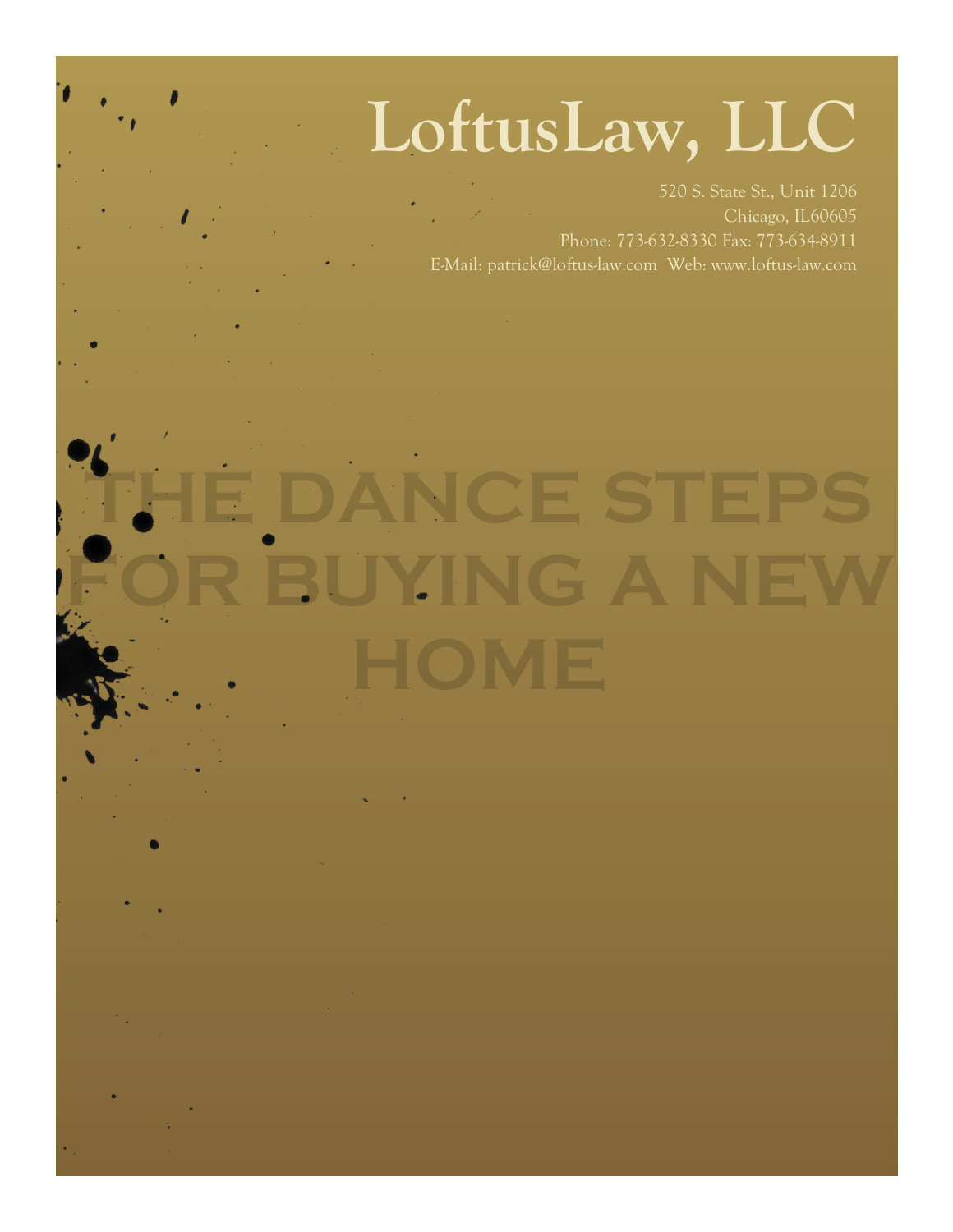

Congratulations! You've finally found your dream home, and the Seller accepted your offer! What now? The road from contract to close looks like this:

### **Attorney Review & Inspection**

Almost certainly, your Realtor has used either the Multiboard 6.1 contract form or a form from the Chicago Association of Realtors. That is great news, because these are good forms drafted by committees of attorneys who are experts in real estate transactions in the Chicago area. An experienced real estate attorney has seen this form many times and is very familiar with it. In most cases, these forms provide fair contract terms that adequately protect the buyer.

Each of the commonly used real estate contract forms has an attorney review provision, as well as a provision allowing the buyer to have the property inspected. The attorney review provision allows an attorney to suggest modifications of the contract to the seller. An experienced real estate attorney will have a handful of standard requests to make on behalf of a buyer in order to provide the buyer with protections above and beyond those provided for in the contract. For example, the attorney will request an appraisal contingency, clarify any parking or roof rights and ensure the amount of the real estate tax credit is sufficient. These are all important issues to sort out when purchasing a new home! The attorney will also review the contract and consult the client and agent to determine whether additional requests are appropriate. It is crucial for the client and attorney to have an open line of communication during this important part of the process.

The professional inspection is a critical part of the real estate transaction. This is the buyer's opportunity to bring in a professional to assess the true condition of the property. Prior to making an offer, the buyer may spend 30-60 minutes in the property. During inspection, the buyer may spend several hours in the property with a professional inspector to evaluate its condition. The inspector will offer some insight during the inspection and issue a detailed written report identifying all observed defects afterward. Importantly, the inspection report is not a warranty of the condition of the property. For this reason, choosing a good inspector, who will make a thorough inspection of the property, is crucial. Once the inspector issues the report, the attorney will go through the report with the buyer (and the agent) to determine what requests to make of the seller. The requests will be for the seller to make repairs to the property or give a credit at closing in lieu of making repairs.

The parties will usually go back and forth once or twice during attorney review and inspection. If the inspection identifies a defect beyond what the buyer is willing to accept, or the parties simply cannot come to an accord on the issues, the transaction will terminate. If the contract terminates at this stage, the buyer's earnest money is refunded. In most cases, the parties will resolve the issues and the transaction will proceed to the next stage, which is the buyer's loan approval.

## **Loan Approval (N/A For A Cash Transaction)**

Once attorney review and inspection is complete, the next step for a buyer is to work with his or her lender to obtain final approval for the purchase loan. This process happens without much intervention from the Realtor or attorney. The best practice during this phase of the transaction is to provide the lender with any and all requested documents as quickly as possible. The lender will almost certainly request every document under the sun, in triplicate. Lenders are subject to volumes upon volumes of regulations, which often make for some absurd requests. When the lender requests for a copy of your dog license or grammar school transcripts, the quicker you provide them to the lender the better. Ultimately, the buyer cannot control the inevitable delays on the lender's side. On the other hand, you are entirely in control of the time it takes to respond to lender requests.

Importantly, most transactions are contingent upon the buyer obtaining a final unconditional loan approval from the lender, also known as 'clear to close.' The contingency remains in place until a date identified in the contract (usually 30 to 45 days from the contract date). If the mortgage contingency date passes without the buyer terminating the transaction based on the inability to obtain a loan, or requests an extension of the contingency, the contingency is waived by the buyer. A day or so before the mortgage contingency deadline, the attorney will contact your lender to determine whether the clear to close has been issued. If the loan is not clear to close, the attorney will request an extension of the mortgage contingency. This way, the buyer retains the ability to receive a refund of the earnest money in the rare instance that financing cannot be obtained.